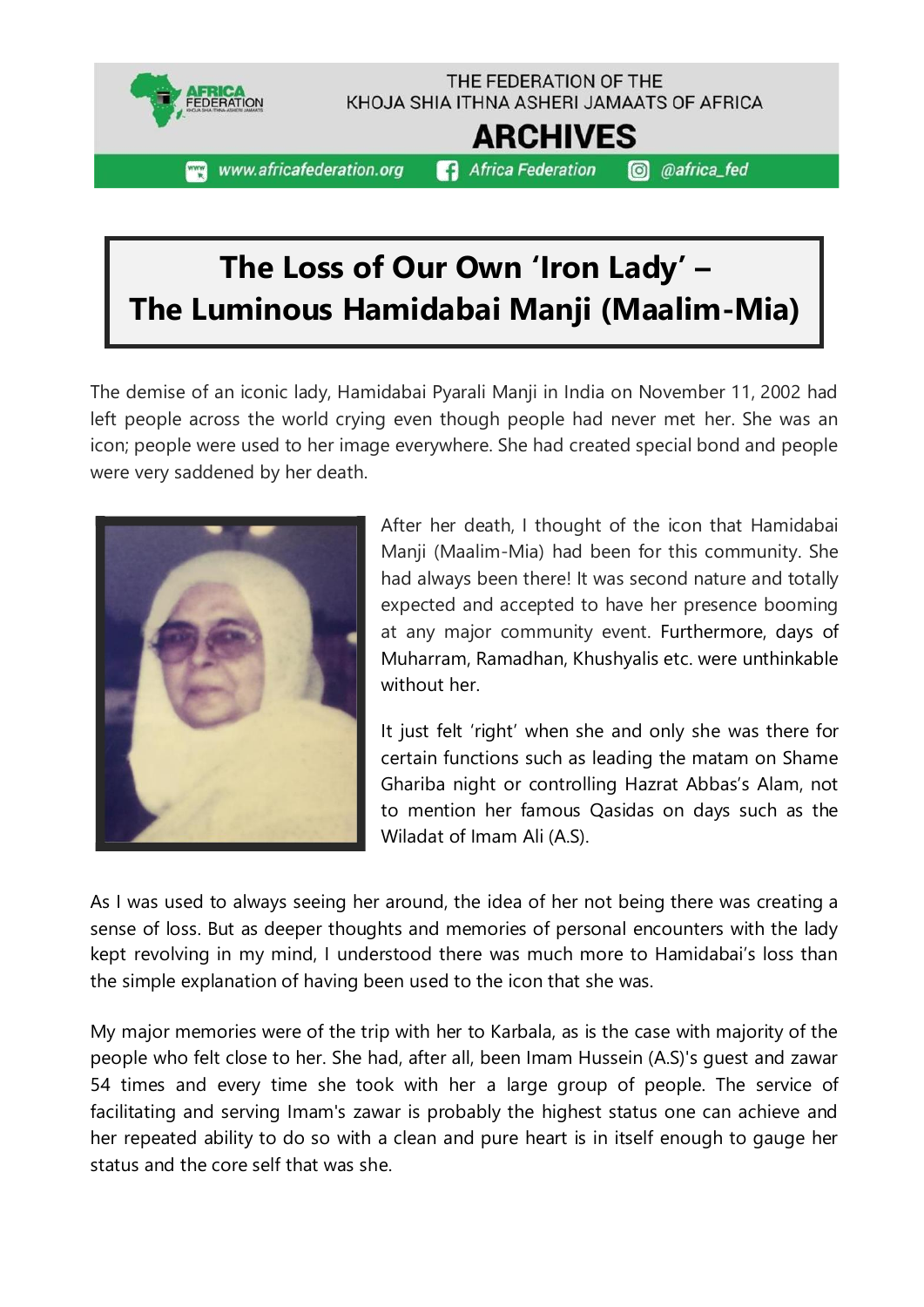As Zakira Fatim Dewji said in the Ziarat majlis to remember Hamidabai on November 12, 2002 in Dar es Salaam, money is not an issue when it comes to being able to reach Karbala to salute the Holy Imam. Imam has to call one so that one can reach there. Many people, she said, are filthy rich and some live very near Karbala but have never had the honour of reaching Imam Hussein (A.S)'s grave, an act immeasurable in reward and blessings. That Imam repeatedly called Hamidabai to visit him says enough about the woman.

My own memories took me back to the days of her great friendship and association with my own mother, who served with her the guests of Imam in Karbala until Allah (s.w.t.) recalled her two years back. I remembered the personality of the woman who on one hand, was no less than an iron lady of our own, getting easily through the harsh security of the Iraqi regime, dodging or coming through tough barriers when not even men dared consider such fates. This was a tough time soon after the Gulf War but not much would fail her and keep her away from the beloved land of Karbala.

And yet there were the light sides of her that I witnessed in my mother's company when she would have us roaring with laughter with jokes and stories of her experiences. The major attraction of the woman, I had come to realize, was her total sincerity and clean heart when it came to both, serving people and the love of Ahlulbayt (AS).

"Her ehsaan is on every member of this community," said Zakira Dewji for there was no place in the Khoja world where she wasn't recognized for her majlis and nawha/marshiya services. The deep love she had for community members everywhere made it a second nature for her to awaken anytime of the night or day to assist anyone who needed any emergency service. Her influence made her the person who always came through for any community member who found himself or herself stuck in a sticky situation.

It was elaborated how she used to manage to get large and adequate amounts of food items for 'nyaz' when strict rationing was going on in Tanzania. She managed the same for electricity services during majlises when the country was plagued in darkness. She was, basically, on her toes all the time for the service of the followers of Ahlulbayt (AS).

"Our eyes will search for her on mimbar and we'll long to hear her famous voice but alas, we shall not see her again," said the head of Dar es Salaam Jamaat's Zaakiras, Batul Damji on behalf of the Ladies Managing Committee (LMC). Her voice cracking with emotions while a huge crowd of majlis attendants tried in vain to hold back tears, Batul bai said Hamidabai was among the first supporters of LMC when it was formed and that support was on until her last days, spanning about 20 years of service. She needed no introduction since every child and adult knew her too well and she had also initiated the Ziarat groups service. "Her voice was magical," she said and indeed her loss was the loss of the entire community.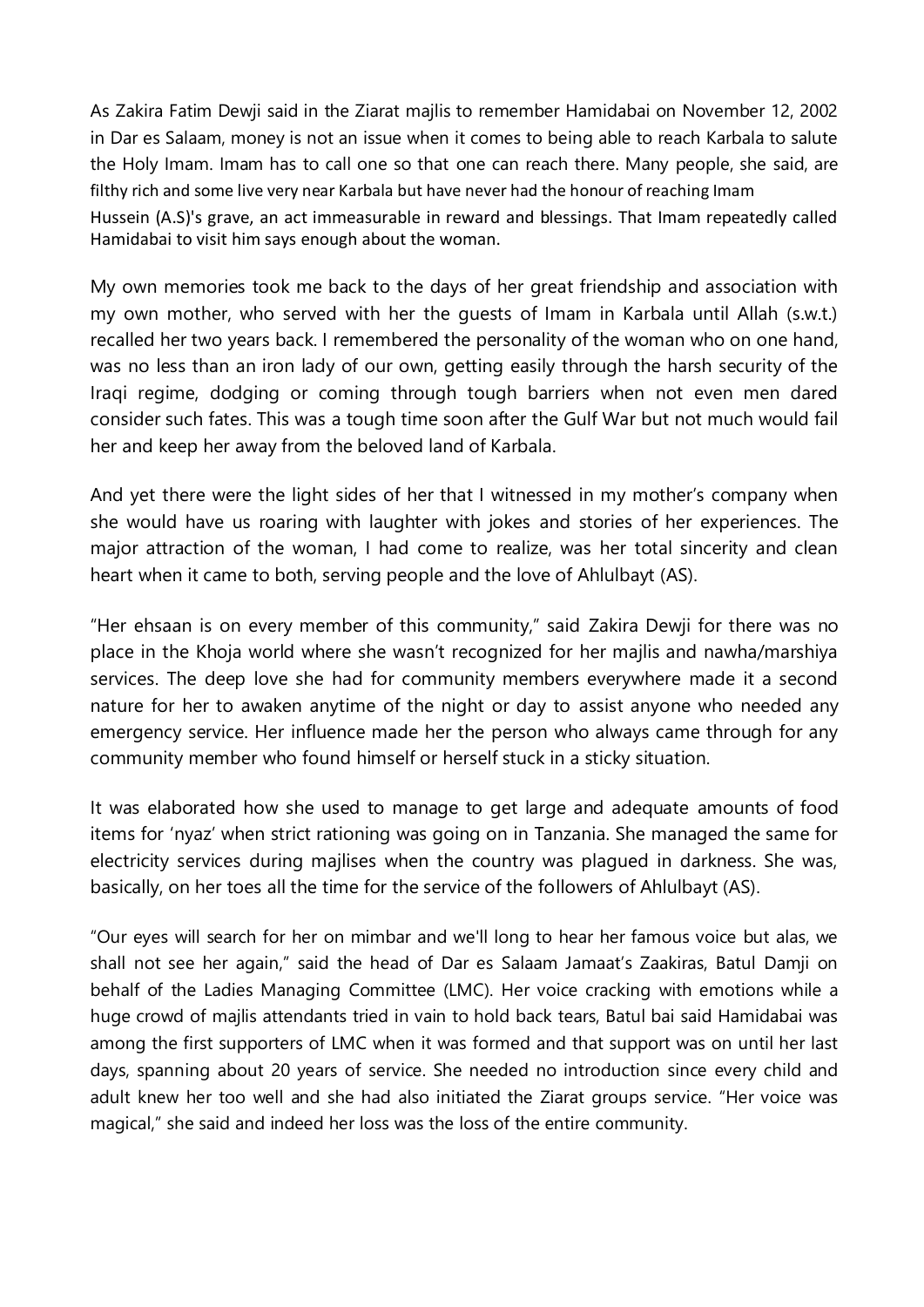Hamidabai was also well acquainted with our Marja-e-Taqleed Sayyid al Seestani and her word was well trusted and accepted by him. For such a lady, the deep pain in our hearts at her loss and tears in our eyes can simply not be for a simple vain reason of having been used to her presence. She was a lot more than just a popular image, she was an exceptional example to this community especially the women.

Her inspiration of being able to conquer any situation 'despite' being a woman, proving the strength and ability women possess isn't lost with her. This inspiration has, and always should, stay in the minds of our young women. If Hamidabai could beat all the guys to get us electricity when the 'guys' consisted of rich, popular, influential male members of the community, why is it that we, other women of this very community stop short of pursuing great heights for the mere fact of our gender? Nah, the strength our iron lady has shown us must not disappear from our minds and walks of life. That would be a real tribute to her.

It seems totally unreal to actually accept that Hamidabai is gone forever from amidst us and it will certainly take us ages to stop expecting to see her well-known image. But her spirit will always remain in the very breath of this community. May Allah raise her status and rest her in the vicinity of Imam Hussein (A.S.) and the Martyrs of Karbala, whom she served her entire life.

We request our readers to remember Hamidabai and all the Marhumeen with Sura-e-Fateha.

**Article by:** Sakina Zainul Datoo **Article Source:** Federation Samachar, Vol 33 No. 4 April 2003 / Safar 1424 A.H.

## **A Tribute by the Vice Chairman of Africa Federation, Alhaj Aunali Khalfan:**

*"Hamidabai (Famously known by the name of Hamida Maalim-Mia) was a beacon of inspiration of Azadari of Sayyid al-Shohada Aba Abdillah al Hussain (A.S.) and of the Martyrs of Karbala". Originally from Zanzibar, daughter of Alhaj Mohamedjaffer Rashid Nathani (Maalim-Mia), a renowned teacher (Maalim) of School Feiz (Madressah in Zanzibar). Hamidabai started reciting Nawhas, Marshiyas and Majlis from a young age, she had an enthralling voice alluring many ladies in following her wherever she went for recitation during the months of Muharram and Safar. The Saf-Matam in ladies would be incomplete without her eloquent and heartrending Nawhas in Urdu and Persian reverberating in Imambargha and Mehfil-e-Abbas (A.S.). Her noble services to the community shall be cherished for many decades to come, her departure from this world has left a big vacuum which is not easy to fill, especially her dynamic, jovial and helpful nature is missed by many till today.*

*Personally, I had the opportunity to travel with her on Ziyarat trip with my family to Iraq and Syria on few occasions, once we were stranded in Amaan, Jordan while transit from Baghdad*